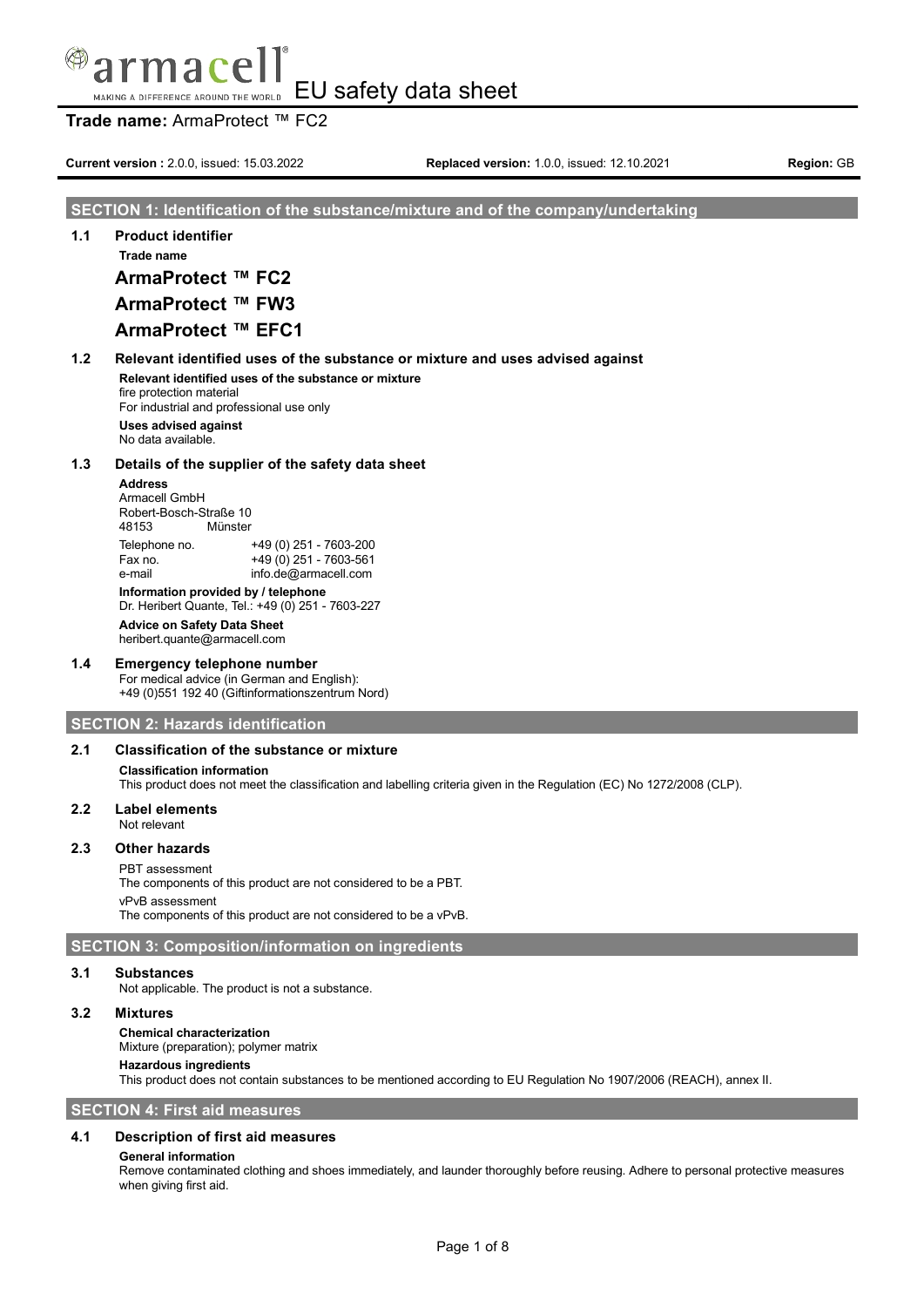

## **Trade name:** ArmaProtect ™ FC2

#### **After inhalation**

Remove affected person from the immediate area. Ensure supply of fresh air. In the event of symptoms take medical treatment.

### **After skin contact**

Wash off with soap and water. Get medical attention if pain still persists.

#### **After eye contact**

Remove contact lenses. Rinse eye thoroughly under running water keeping eyelids wide open and protecting the unaffected eye (at least 10 to 15 minutes). Get medical attention if pain still persists.

#### **After ingestion**

Rinse the mouth thoroughly with water. Never give anything by mouth to an unconscious person. Do not induce vomiting. Call a doctor.

### **4.2 Most important symptoms and effects, both acute and delayed**

#### **Symptoms**

Skin irritation; Eye irritation

#### **4.3 Indication of any immediate medical attention and special treatment needed** Treat symptomatically.

## **SECTION 5: Firefighting measures**

#### **5.1 Extinguishing media**

#### **Suitable extinguishing media**

Foam; Carbon dioxide; Extinguishing powder; Water spray jet; Product itself is non-combustible; adapt fire extinguishing measures to surrounding areas

### **Unsuitable extinguishing media**

High power water jet

### **5.2 Special hazards arising from the substance or mixture**

In the event of fire, the following can be released: Carbon oxides (COx)

### **5.3 Advice for firefighters**

Use self-contained breathing apparatus. Wear full protective suit. Cool endangered containers with water spray jet. Fire residues and contaminated firefighting water must be disposed of in accordance with the local regulations.

### **SECTION 6: Accidental release measures**

#### **6.1 Personal precautions, protective equipment and emergency procedures**

#### **For non-emergency personnel**

Refer to protective measures listed in sections 7 and 8. Ensure adequate ventilation. Avoid contact with skin, eyes and clothing. Avoid dust formation.

#### **For emergency responders**

No data available. Personal protective equipment (PPE) - see Section 8.

#### **6.2 Environmental precautions**

Do not discharge into the drains/surface waters/groundwater.

#### **6.3 Methods and material for containment and cleaning up**

Collect mechanically. Avoid raising dust. When collected, handle material as described under the section heading "Disposal considerations".

#### **6.4 Reference to other sections**

Information regarding safe handling, see section 7. Information regarding personal protective measures, see section 8. Information regarding waste disposal, see section 13.

### **SECTION 7: Handling and storage**

### **7.1 Precautions for safe handling**

#### **Advice on safe handling**

Provide good ventilation at the work area (local exhaust ventilation, if necessary). Avoid the formation and deposition of dust.

#### **General protective and hygiene measures**

Do not eat, drink or smoke during work time. Keep away from foodstuffs and beverages. Wash hands before breaks and after work. Provide eye wash fountain in work area. Have emergency shower available. Do not inhale dust.

### **Advice on protection against fire and explosion**

Pay attention to general rules of internal fire prevention. No special measures necessary.

### **7.2 Conditions for safe storage, including any incompatibilities**

**Technical measures and storage conditions**

Keep container tightly closed and dry in a cool, well-ventilated place.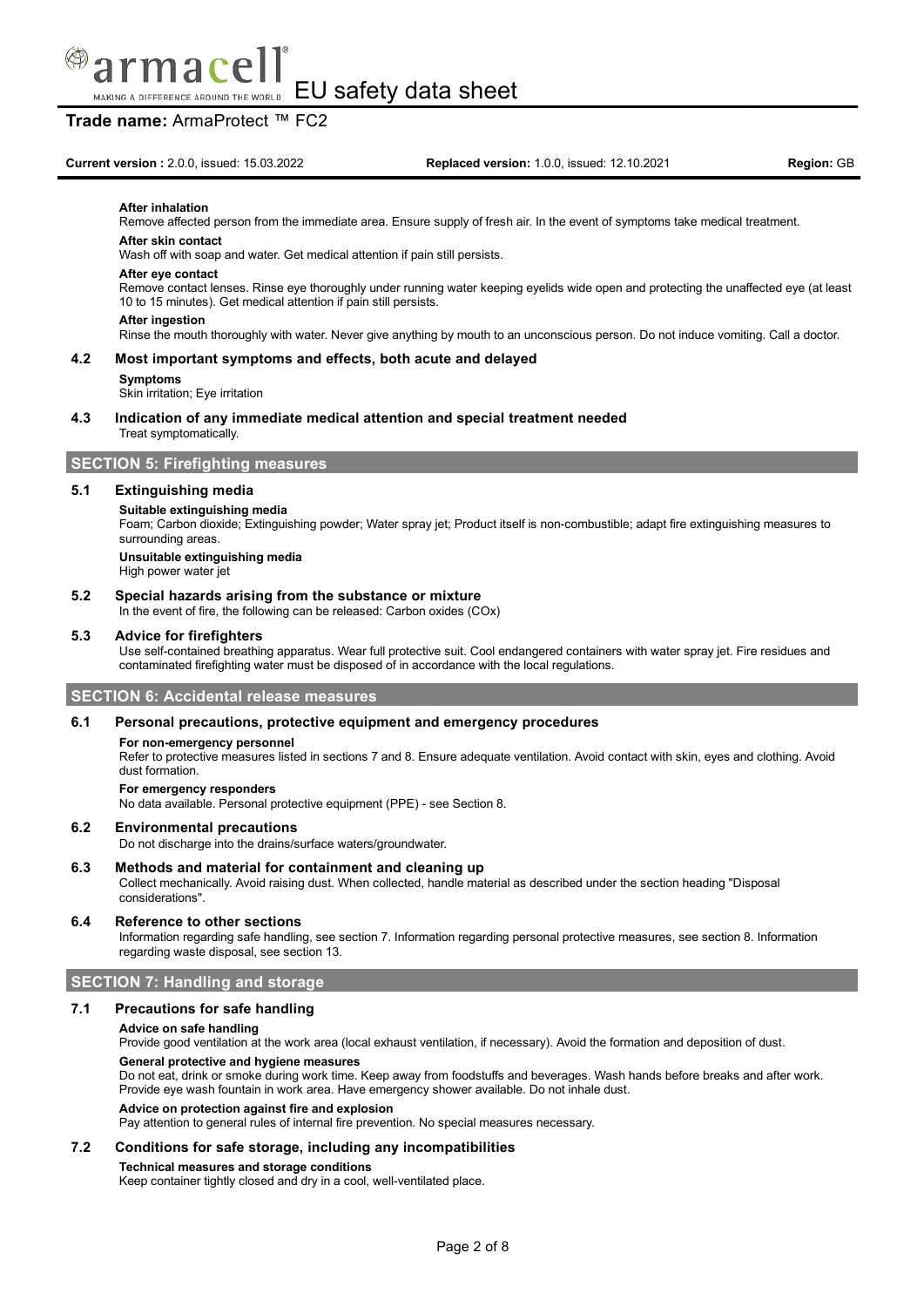

## **Trade name:** ArmaProtect ™ FC2

#### **Requirements for storage rooms and vessels**

Containers which are opened must be carefully closed and kept upright to prevent leakage. Always keep in containers of same material as the original. Protect from heat and direct sunlight.

#### **Incompatible products**

Substances to be avoided, see section 10.

#### **7.3 Specific end use(s)**

No data available.

### **SECTION 8: Exposure controls/personal protection**

### **8.1 Control parameters**

No parameters available for monitoring.

### **8.2 Exposure controls**

**Appropriate engineering controls**

Ensure adequate ventilation, local exhaust at the work station if necessary.

#### **Personal protective equipment**

#### **Respiratory protection**

If workplace exposure limits are exceeded, a respiration protection approved for this particular job must be worn. In case of dust formation, take appropriate measures for breathing protection in the event that workplace threshold values are not specified. Particle filter P2

#### **Eye / face protection**

Safety glasses with side protection shield (EN 166)

#### **Hand protection**

Sufficient protection is given wearing suitable protective gloves checked according to i.e. EN 374, in the event of risk of skin contact with the product. Before use, the protective gloves should be tested in any case for its specific work-station suitability (i.e. mechanical resistance, product compatibility and antistatic properties). Adhere to the manufacturer's instructions and information relating to the use, storage, care and replacement of protective gloves. Protective gloves shall be replaced immediately when physically damaged or worn. Design operations thus to avoid permanent use of protective gloves.

| Appropriate Material | Natural rubber, NR |     |     |
|----------------------|--------------------|-----|-----|
| Material thickness   |                    | 0.6 | mm  |
| Breakthrough time    |                    | 480 | min |
| Other                |                    |     |     |

Normal chemical work clothing.

**Environmental exposure controls** Do not allow to enter drains or water courses.

## **SECTION 9: Physical and chemical properties**

### **9.1 Information on basic physical and chemical properties**

| State of aggregation                  |          |  |
|---------------------------------------|----------|--|
| solid                                 |          |  |
| Form/Colour                           |          |  |
| Solid substance                       |          |  |
| black                                 |          |  |
| <b>Odour</b>                          |          |  |
| weak                                  |          |  |
| pH value                              |          |  |
| Not applicable                        |          |  |
| Source                                | supplier |  |
| <b>Boiling point / boiling range</b>  |          |  |
| No data available                     |          |  |
| <b>Melting point/freezing point</b>   |          |  |
| No data available                     |          |  |
| Sublimation point / sublimation range |          |  |
| Not applicable                        |          |  |
| Source                                | supplier |  |
| <b>Decomposition temperature</b>      |          |  |
| No data available                     |          |  |
| <b>Flash point</b>                    |          |  |
| Not applicable                        |          |  |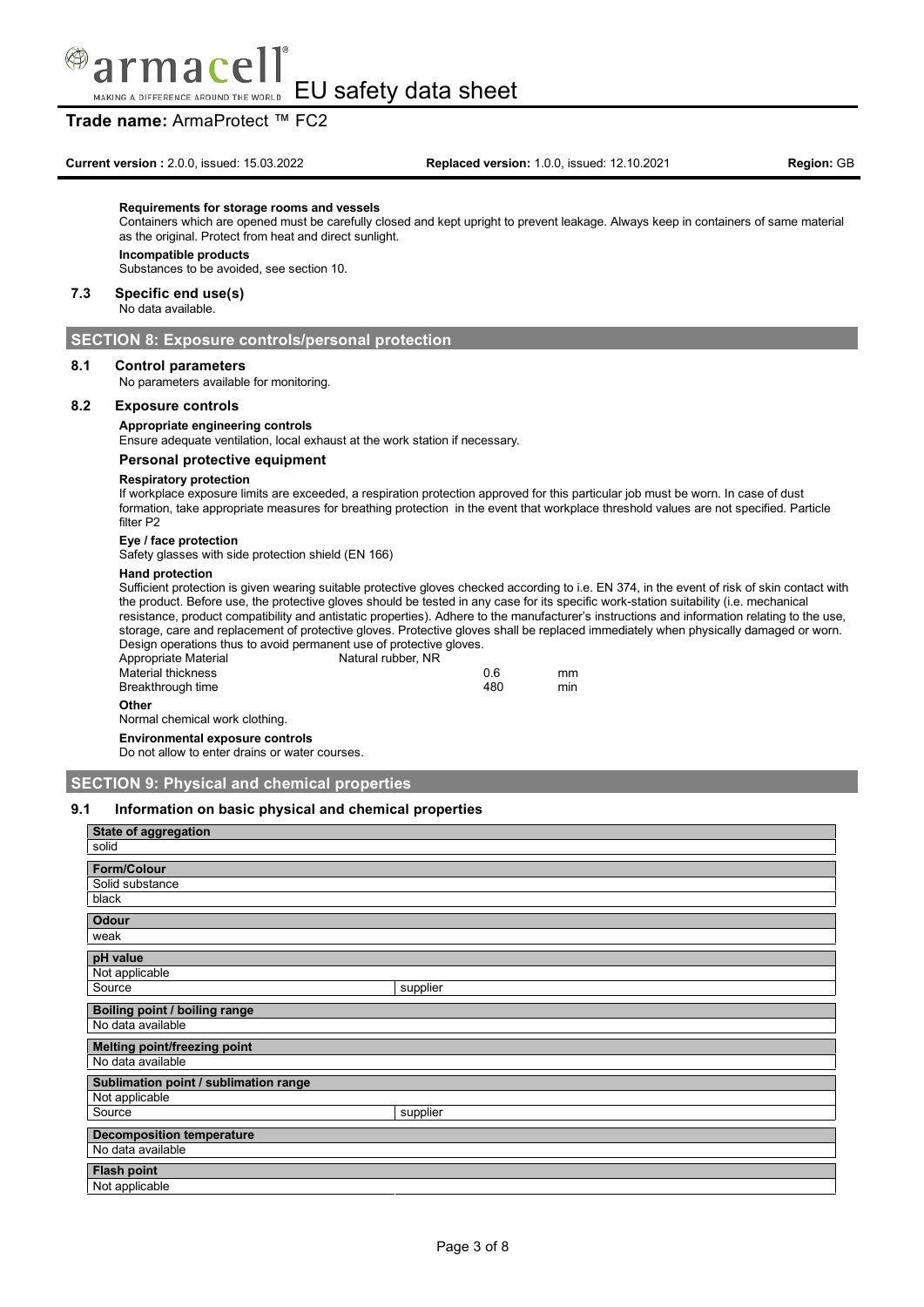

# **Trade name:** ArmaProtect ™ FC2

**Current version :** 2.0.0, issued: 15.03.2022 **Replaced version:** 1.0.0, issued: 12.10.2021 **Region:** GB

| Source                                              | supplier              |      |                   |  |
|-----------------------------------------------------|-----------------------|------|-------------------|--|
| Ignition temperature                                |                       |      |                   |  |
| Not applicable                                      |                       |      |                   |  |
| Source                                              | supplier              |      |                   |  |
| <b>Auto-ignition temperature</b>                    |                       |      |                   |  |
| Not applicable<br>Source                            | supplier              |      |                   |  |
|                                                     |                       |      |                   |  |
| <b>Oxidising properties</b><br>not oxidizing        |                       |      |                   |  |
| <b>Explosive properties</b>                         |                       |      |                   |  |
| The product does not have explosive properties.     |                       |      |                   |  |
| <b>Flammability</b>                                 |                       |      |                   |  |
| Not applicable                                      |                       |      |                   |  |
| Source                                              | supplier              |      |                   |  |
| Lower explosion limit                               |                       |      |                   |  |
| No data available                                   |                       |      |                   |  |
| <b>Upper explosion limit</b>                        |                       |      |                   |  |
| No data available                                   |                       |      |                   |  |
| Vapour pressure                                     |                       |      |                   |  |
| Not applicable<br>Source                            |                       |      |                   |  |
|                                                     | supplier              |      |                   |  |
| <b>Relative vapour density</b><br>No data available |                       |      |                   |  |
|                                                     |                       |      |                   |  |
| <b>Relative density</b><br>No data available        |                       |      |                   |  |
| <b>Density</b>                                      |                       |      |                   |  |
| Value                                               | appr.                 | 1.20 | g/cm <sup>3</sup> |  |
| Reference temperature                               |                       | 20   | $^{\circ}$ C      |  |
| Source                                              | supplier              |      |                   |  |
| Solubility in water                                 |                       |      |                   |  |
| Source<br>Comments                                  | supplier<br>insoluble |      |                   |  |
|                                                     |                       |      |                   |  |
| <b>Solubility</b><br>No data available              |                       |      |                   |  |
| Partition coefficient n-octanol/water (log value)   |                       |      |                   |  |
| No data available                                   |                       |      |                   |  |
| <b>Viscosity</b>                                    |                       |      |                   |  |
| No data available                                   |                       |      |                   |  |
| <b>Particle characteristics</b>                     |                       |      |                   |  |
| No data available                                   |                       |      |                   |  |

**Other information** No data available.

## **SECTION 10: Stability and reactivity**

## **10.1 Reactivity**

No data available.

## **10.2 Chemical stability**

Stable under recommended storage and handling conditions (See section 7).

## **10.3 Possibility of hazardous reactions**

No hazardous reaction when handled and stored according to provisions.

# **10.4 Conditions to avoid**

Extremes of temperatures. Protect from heat and direct sunlight. Avoid formation of dust.

## **10.5 Incompatible materials**

No data available.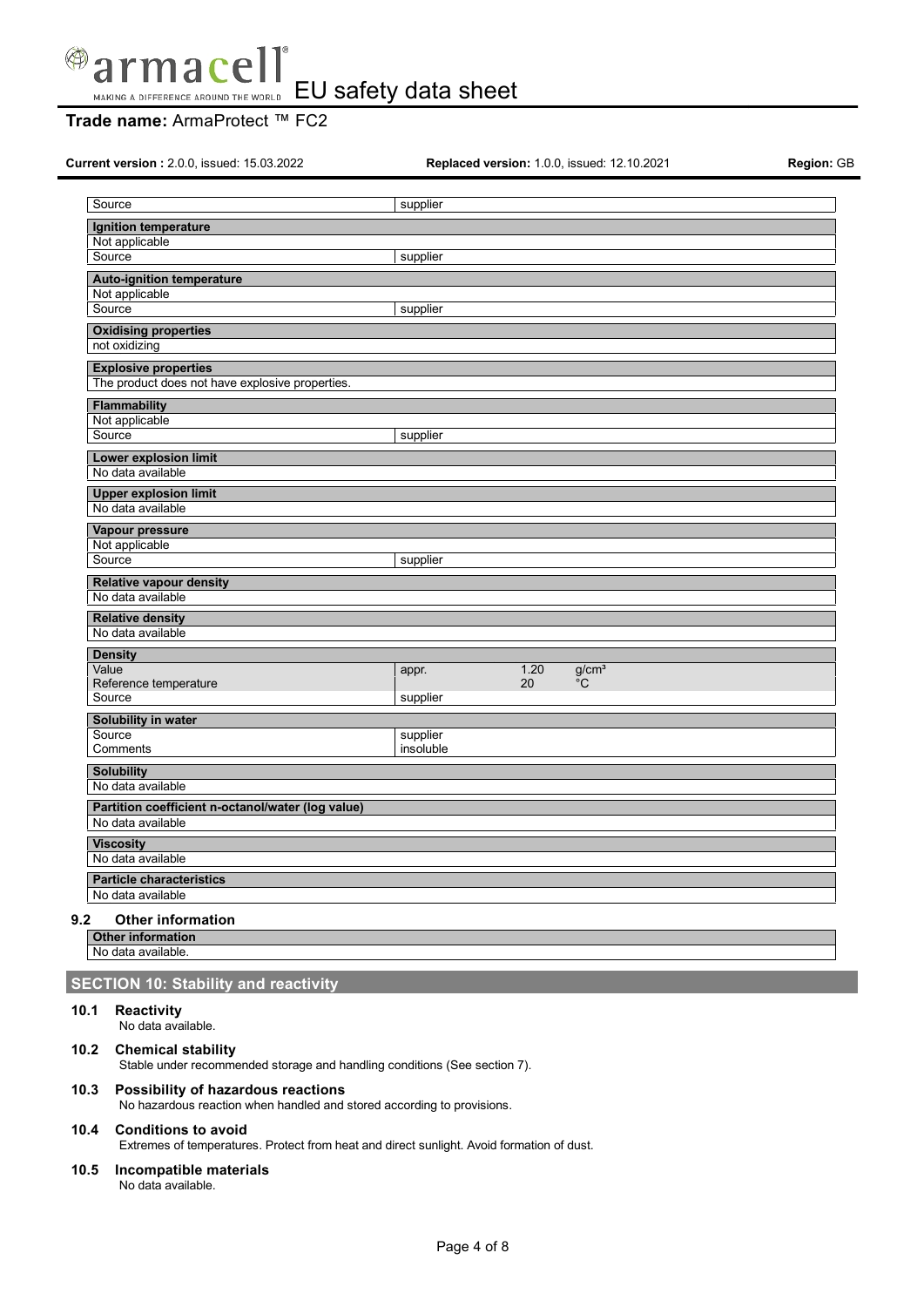### $\bigcirc$ nac a

EU safety data sheet MAKING A DIFFERENCE AROUND THE WORLD

# **Trade name:** ArmaProtect ™ FC2

**Current version :** 2.0.0, issued: 15.03.2022 **Replaced version:** 1.0.0, issued: 12.10.2021 **Region:** GB

## **10.6 Hazardous decomposition products**

None if stored, handled and transported properly. In case of fire: see section 5.

## **SECTION 11: Toxicological information**

## **11.1 Information on hazard classes as defined in Regulation (EC) No 1272/2008**

|                              | <b>Acute oral toxicity</b>               |                                                                               |  |
|------------------------------|------------------------------------------|-------------------------------------------------------------------------------|--|
| No                           | <b>Product Name</b>                      |                                                                               |  |
| 1                            | ArmaProtect ™ FC2                        |                                                                               |  |
|                              | ArmaProtect ™ FW3                        |                                                                               |  |
|                              | ArmaProtect ™ EFC1                       |                                                                               |  |
| Source                       | Evaluation/classification                | supplier<br>Based on available data, the classification criteria are not met. |  |
|                              |                                          |                                                                               |  |
|                              | <b>Acute dermal toxicity</b>             |                                                                               |  |
| No<br>1                      | <b>Product Name</b><br>ArmaProtect ™ FC2 |                                                                               |  |
|                              | ArmaProtect ™ FW3                        |                                                                               |  |
|                              | ArmaProtect ™ EFC1                       |                                                                               |  |
| Source                       |                                          | supplier                                                                      |  |
|                              | Evaluation/classification                | Based on available data, the classification criteria are not met.             |  |
|                              | <b>Acute inhalational toxicity</b>       |                                                                               |  |
| No.                          | <b>Product Name</b>                      |                                                                               |  |
| 1                            | ArmaProtect ™ FC2                        |                                                                               |  |
|                              | ArmaProtect ™ FW3                        |                                                                               |  |
|                              | ArmaProtect ™ EFC1                       |                                                                               |  |
|                              | Evaluation/classification                | Based on available data, the classification criteria are not met.             |  |
|                              | <b>Skin corrosion/irritation</b>         |                                                                               |  |
| No                           | <b>Product Name</b>                      |                                                                               |  |
| 1                            | ArmaProtect ™ FC2                        |                                                                               |  |
|                              | ArmaProtect ™ FW3                        |                                                                               |  |
|                              | ArmaProtect ™ EFC1                       |                                                                               |  |
| Source                       | Evaluation/classification                | supplier<br>Based on available data, the classification criteria are not met. |  |
|                              |                                          |                                                                               |  |
|                              | Serious eye damage/irritation            |                                                                               |  |
| No<br>1                      | <b>Product Name</b><br>ArmaProtect ™ FC2 |                                                                               |  |
|                              | ArmaProtect ™ FW3                        |                                                                               |  |
|                              | ArmaProtect ™ EFC1                       |                                                                               |  |
| Source                       |                                          | supplier                                                                      |  |
|                              | Evaluation/classification                | Based on available data, the classification criteria are not met.             |  |
|                              | Respiratory or skin sensitisation        |                                                                               |  |
| No l                         | <b>Product Name</b>                      |                                                                               |  |
| $\mathbf{1}$                 | ArmaProtect ™ FC2                        |                                                                               |  |
|                              | ArmaProtect ™ FW3                        |                                                                               |  |
|                              | ArmaProtect ™ EFC1                       |                                                                               |  |
| Source                       | Route of exposure                        | Skin<br>supplier                                                              |  |
|                              | Evaluation/classification                | Based on available data, the classification criteria are not met.             |  |
|                              |                                          |                                                                               |  |
|                              | Germ cell mutagenicity                   |                                                                               |  |
| No<br>$\mathbf{1}$           | <b>Product Name</b><br>ArmaProtect ™ FC2 |                                                                               |  |
|                              | ArmaProtect ™ FW3                        |                                                                               |  |
|                              | ArmaProtect ™ EFC1                       |                                                                               |  |
| Source                       |                                          | supplier                                                                      |  |
|                              | Evaluation/classification                | Based on available data, the classification criteria are not met.             |  |
| <b>Reproduction toxicity</b> |                                          |                                                                               |  |
| <b>No</b>                    | <b>Product Name</b>                      |                                                                               |  |
| $\mathbf{1}$                 | ArmaProtect ™ FC2                        |                                                                               |  |
|                              | ArmaProtect ™ FW3                        |                                                                               |  |
|                              | ArmaProtect ™ EFC1                       |                                                                               |  |
| Source                       | Evaluation/classification                | supplier<br>Based on available data, the classification criteria are not met. |  |
|                              |                                          |                                                                               |  |
|                              | Carcinogenicity                          |                                                                               |  |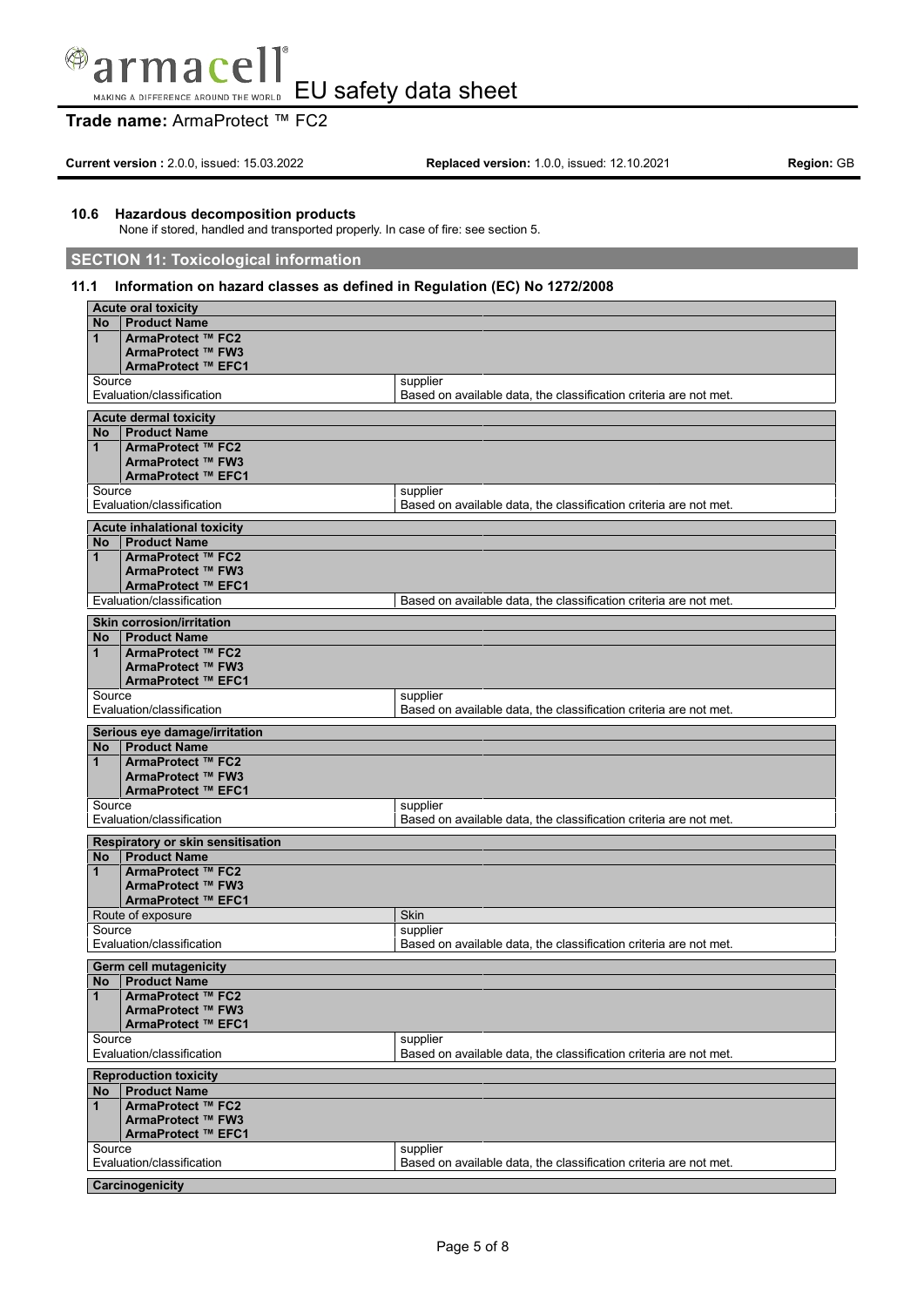

EU safety data sheet

# **Trade name:** ArmaProtect ™ FC2

**Current version :** 2.0.0, issued: 15.03.2022 **Replaced version:** 1.0.0, issued: 12.10.2021 **Region:** GB

| <b>No</b> | <b>Product Name</b>                                                                            |                                                                   |
|-----------|------------------------------------------------------------------------------------------------|-------------------------------------------------------------------|
| 1         | ArmaProtect ™ FC2                                                                              |                                                                   |
|           | ArmaProtect ™ FW3                                                                              |                                                                   |
|           | ArmaProtect ™ EFC1                                                                             |                                                                   |
| Source    |                                                                                                | supplier                                                          |
|           | Evaluation/classification                                                                      | Based on available data, the classification criteria are not met. |
|           | <b>STOT - single exposure</b>                                                                  |                                                                   |
| <b>No</b> | <b>Product Name</b>                                                                            |                                                                   |
| 1         | ArmaProtect ™ FC2                                                                              |                                                                   |
|           | ArmaProtect ™ FW3                                                                              |                                                                   |
|           | ArmaProtect ™ EFC1                                                                             |                                                                   |
| Source    |                                                                                                | supplier                                                          |
|           | Based on available data, the classification criteria are not met.<br>Evaluation/classification |                                                                   |
|           | <b>STOT - repeated exposure</b>                                                                |                                                                   |
| <b>No</b> | <b>Product Name</b>                                                                            |                                                                   |
| 1         | ArmaProtect ™ FC2                                                                              |                                                                   |
|           | ArmaProtect ™ FW3                                                                              |                                                                   |
|           | ArmaProtect ™ EFC1                                                                             |                                                                   |
| Source    |                                                                                                | supplier                                                          |
|           | Evaluation/classification<br>Based on available data, the classification criteria are not met. |                                                                   |
|           | <b>Aspiration hazard</b>                                                                       |                                                                   |
|           | Based on available data, the classification criteria are not met.                              |                                                                   |
|           | Symptoms related to the physical, chemical and toxicological characteristics                   |                                                                   |

Eye contact may cause mechanical irritation through dust particles. Skin contact may cause mechanical irritation through dust particles.

## **11.2 Information on other hazards**

**Endocrine disrupting properties** No data available. **Other information** No data available.

## **SECTION 12: Ecological information**

### **12.1 Toxicity**

| Toxicity to fish (acute)<br>No data available             |
|-----------------------------------------------------------|
| <b>Toxicity to fish (chronic)</b><br>No data available    |
| <b>Toxicity to Daphnia (acute)</b><br>No data available   |
| <b>Toxicity to Daphnia (chronic)</b><br>No data available |
| <b>Toxicity to algae (acute)</b><br>No data available     |
| Toxicity to algae (chronic)<br>No data available          |
| <b>Bacteria toxicity</b><br>No data available             |

## **12.2 Persistence and degradability**

No data available.

## **12.3 Bioaccumulative potential**

No data available.

## **12.4 Mobility in soil**

No data available.

## **12.5 Results of PBT and vPvB assessment**

| Results of PBT and vPvB assessment |                                                                 |  |
|------------------------------------|-----------------------------------------------------------------|--|
| <b>PBT</b> assessment              | The components of this product are not considered to be a PBT.  |  |
| vPvB assessment                    | The components of this product are not considered to be a vPvB. |  |

**12.6 Endocrine disrupting properties**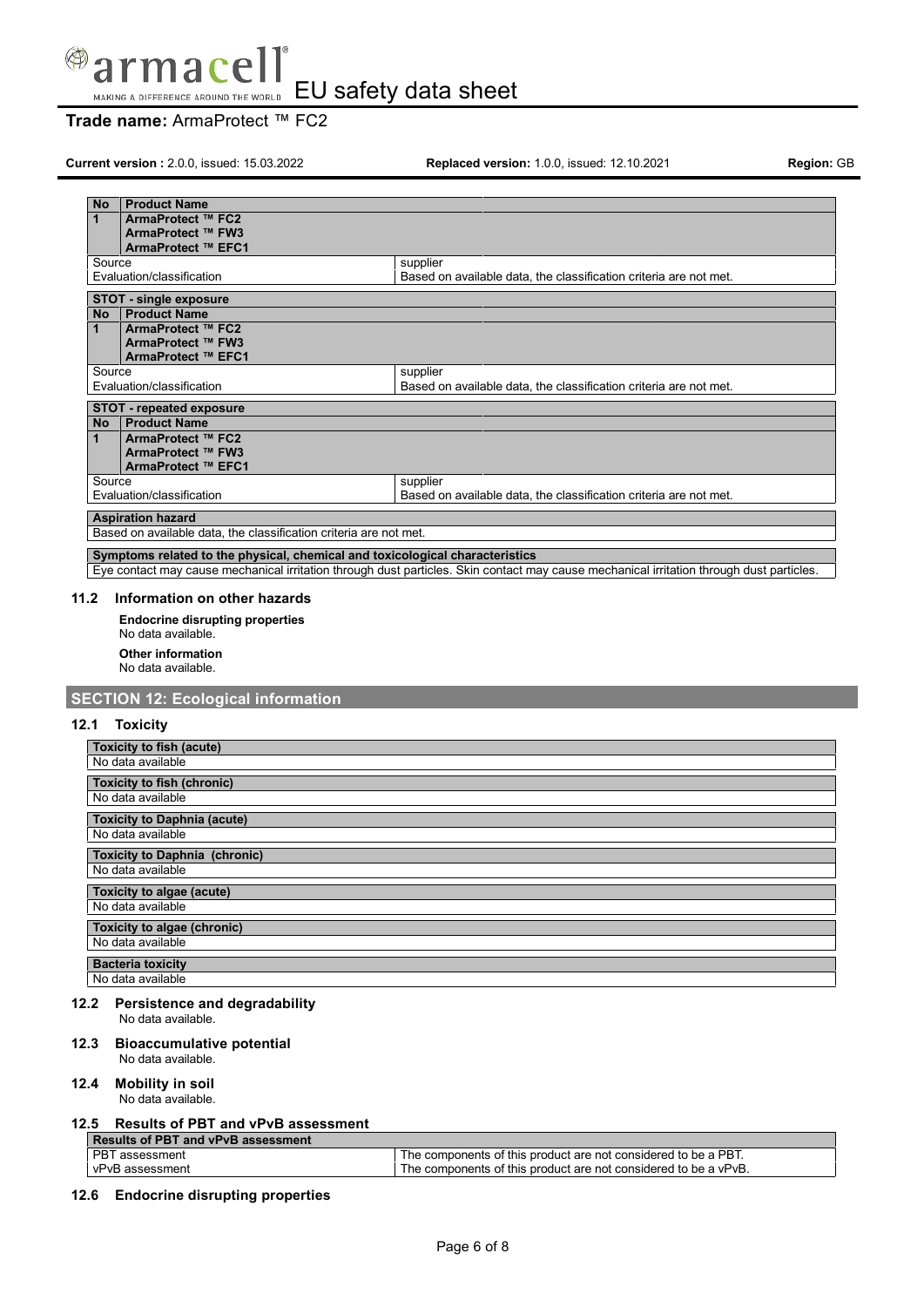

## **Trade name:** ArmaProtect ™ FC2

**Current version** : 2.0.0, issued: 15.03.2022 **Replaced version:** 1.0.0, issued: 12.10.2021 **Region:** GB

No data available.

## **12.7 Other adverse effects**

## No data available.

## **12.8 Other information**

## **Other information**

Ecological data are not available. Do not discharge product unmonitored into the environment.

### **SECTION 13: Disposal considerations**

### **13.1 Waste treatment methods**

#### **Product**

Allocation of a waste code number, according to the European Waste Catalogue, should be carried out in agreement with the regional waste disposal company.

dispose of in accordance with local regulation.

#### **Packaging**

Residues must be removed from packaging and when emptied completely disposed of in accordance with the regulations for waste removal. Incompletely emptied packaging must be disposed of in the form of disposal specified by the regional disposer.

### **SECTION 14: Transport information**

#### **14.1 Transport ADR/RID/ADN**

The product is not subject to ADR/RID/ADN regulations.

#### **14.2 Transport IMDG**

The product is not subject to IMDG regulations.

**14.3 Transport ICAO-TI / IATA**

The product is not subject to ICAO-TI / IATA regulations.

- **14.4 Other information** No data available.
- **14.5 Environmental hazards** Information on environmental hazards, if relevant, please see 14.1 - 14.3.
- **14.6 Special precautions for user** No data available.
- **14.7 Maritime transport in bulk according to IMO instruments** Not relevant

### **SECTION 15: Regulatory information**

## **15.1 Safety, health and environmental regulations/legislation specific for the substance or mixture EU regulations**

## **Regulation (EC) No 1907/2006 (REACH) Annex XIV (List of substances subject to authorisation)**

According to the data available and/or specifications supplied by upstream suppliers, this product does not contain any substances considered as substances requiring authorisation as listed on Annex XIV of the REACH regulation (EC) 1907/2006.

**REACH candidate list of substances of very high concern (SVHC) for authorisation**

According to available data and the information provided by preliminary suppliers, the product does not contain substances that are considered substances meeting the criteria for inclusion in annex XIV (List of Substances Subject to Authorisation) as laid down in Article 57 and article 59 of REACH (EC) 1907/2006.

**Regulation (EC) No 1907/2006 (REACH) Annex XVII: RESTRICTIONS ON THE MANUFACTURE, PLACING ON THE MARKET AND USE OF CERTAIN DANGEROUS SUBSTANCES, MIXTURES AND ARTICLES**

According to the data available and/or specifications supplied by upstream suppliers, this product does not contain any substances subject to restriction as listed in Annex XVII of the REACH regulation (EC) 1907/2006.

**Directive 2012/18/EU on the control of major-accident hazards involving dangerous substances**

### This product is not subject to Part 1 or 2 of Annex I.

### **15.2 Chemical safety assessment**

A chemical safety assessment has not been carried out for this mixture.

### **SECTION 16: Other information**

**Sources of key data used to compile the data sheet:**